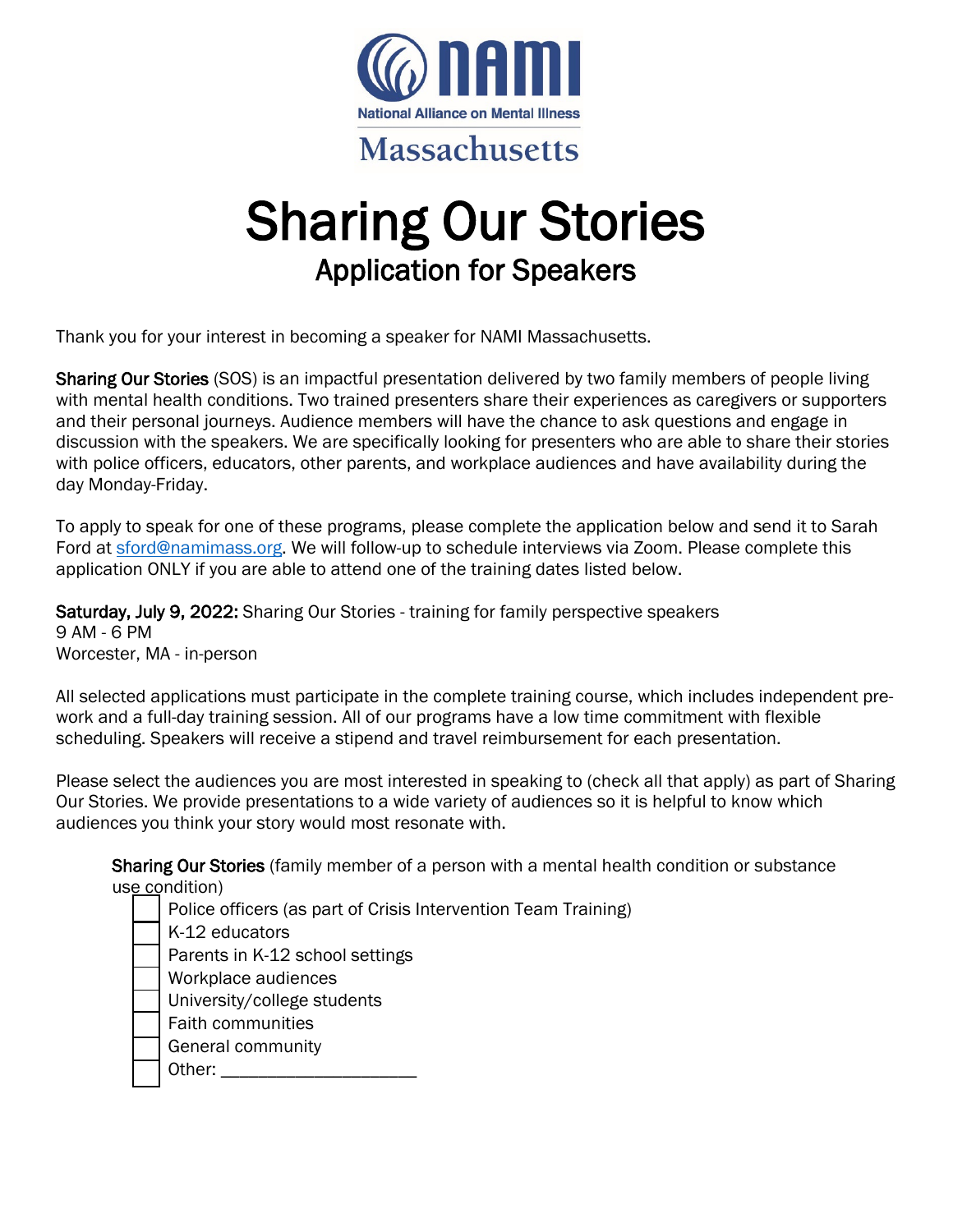Please complete all of the information on the following pages to complete your application.

| State: _________________ | Zip Code: ________________________ |  |
|--------------------------|------------------------------------|--|
|                          |                                    |  |
|                          |                                    |  |

We seek to have a diverse group of speakers with different experiences. As such we ask applicants to provide the following personal information if they feel comfortable in doing so. The following information is completely optional.

| Race (optional): Name and Solid Race (optional): |  |
|--------------------------------------------------|--|
| Job/Profession (optional):                       |  |

Please provide complete answers to the following short answer questions.

Do you have experience speaking publicly? If yes, please describe. Public speaking experience is not a requirement.

\_\_\_\_\_\_\_\_\_\_\_\_\_\_\_\_\_\_\_\_\_\_\_\_\_\_\_\_\_\_\_\_\_\_\_\_\_\_\_\_\_\_\_\_\_\_\_\_\_\_\_\_\_\_\_\_\_\_\_\_\_\_\_\_\_\_\_\_\_\_\_\_\_\_\_\_\_\_\_\_\_\_\_

\_\_\_\_\_\_\_\_\_\_\_\_\_\_\_\_\_\_\_\_\_\_\_\_\_\_\_\_\_\_\_\_\_\_\_\_\_\_\_\_\_\_\_\_\_\_\_\_\_\_\_\_\_\_\_\_\_\_\_\_\_\_\_\_\_\_\_\_\_\_\_\_\_\_\_\_\_\_\_\_\_\_\_

How do you feel about sharing your story related to mental health with strangers? Are you comfortable talking about your struggles and successes, including what happened, what helps, and where you are now?

\_\_\_\_\_\_\_\_\_\_\_\_\_\_\_\_\_\_\_\_\_\_\_\_\_\_\_\_\_\_\_\_\_\_\_\_\_\_\_\_\_\_\_\_\_\_\_\_\_\_\_\_\_\_\_\_\_\_\_\_\_\_\_\_\_\_\_\_\_\_\_\_\_\_\_\_\_\_\_\_\_\_\_

\_\_\_\_\_\_\_\_\_\_\_\_\_\_\_\_\_\_\_\_\_\_\_\_\_\_\_\_\_\_\_\_\_\_\_\_\_\_\_\_\_\_\_\_\_\_\_\_\_\_\_\_\_\_\_\_\_\_\_\_\_\_\_\_\_\_\_\_\_\_\_\_\_\_\_\_\_\_\_\_\_\_\_

\_\_\_\_\_\_\_\_\_\_\_\_\_\_\_\_\_\_\_\_\_\_\_\_\_\_\_\_\_\_\_\_\_\_\_\_\_\_\_\_\_\_\_\_\_\_\_\_\_\_\_\_\_\_\_\_\_\_\_\_\_\_\_\_\_\_\_\_\_\_\_\_\_\_\_\_\_\_\_\_\_\_\_

\_\_\_\_\_\_\_\_\_\_\_\_\_\_\_\_\_\_\_\_\_\_\_\_\_\_\_\_\_\_\_\_\_\_\_\_\_\_\_\_\_\_\_\_\_\_\_\_\_\_\_\_\_\_\_\_\_\_\_\_\_\_\_\_\_\_\_\_\_\_\_\_\_\_\_\_\_\_\_\_\_\_\_

\_\_\_\_\_\_\_\_\_\_\_\_\_\_\_\_\_\_\_\_\_\_\_\_\_\_\_\_\_\_\_\_\_\_\_\_\_\_\_\_\_\_\_\_\_\_\_\_\_\_\_\_\_\_\_\_\_\_\_\_\_\_\_\_\_\_\_\_\_\_\_\_\_\_\_\_\_\_\_\_\_\_\_

\_\_\_\_\_\_\_\_\_\_\_\_\_\_\_\_\_\_\_\_\_\_\_\_\_\_\_\_\_\_\_\_\_\_\_\_\_\_\_\_\_\_\_\_\_\_\_\_\_\_\_\_\_\_\_\_\_\_\_\_\_\_\_\_\_\_\_\_\_\_\_\_\_\_\_\_\_\_\_\_\_\_\_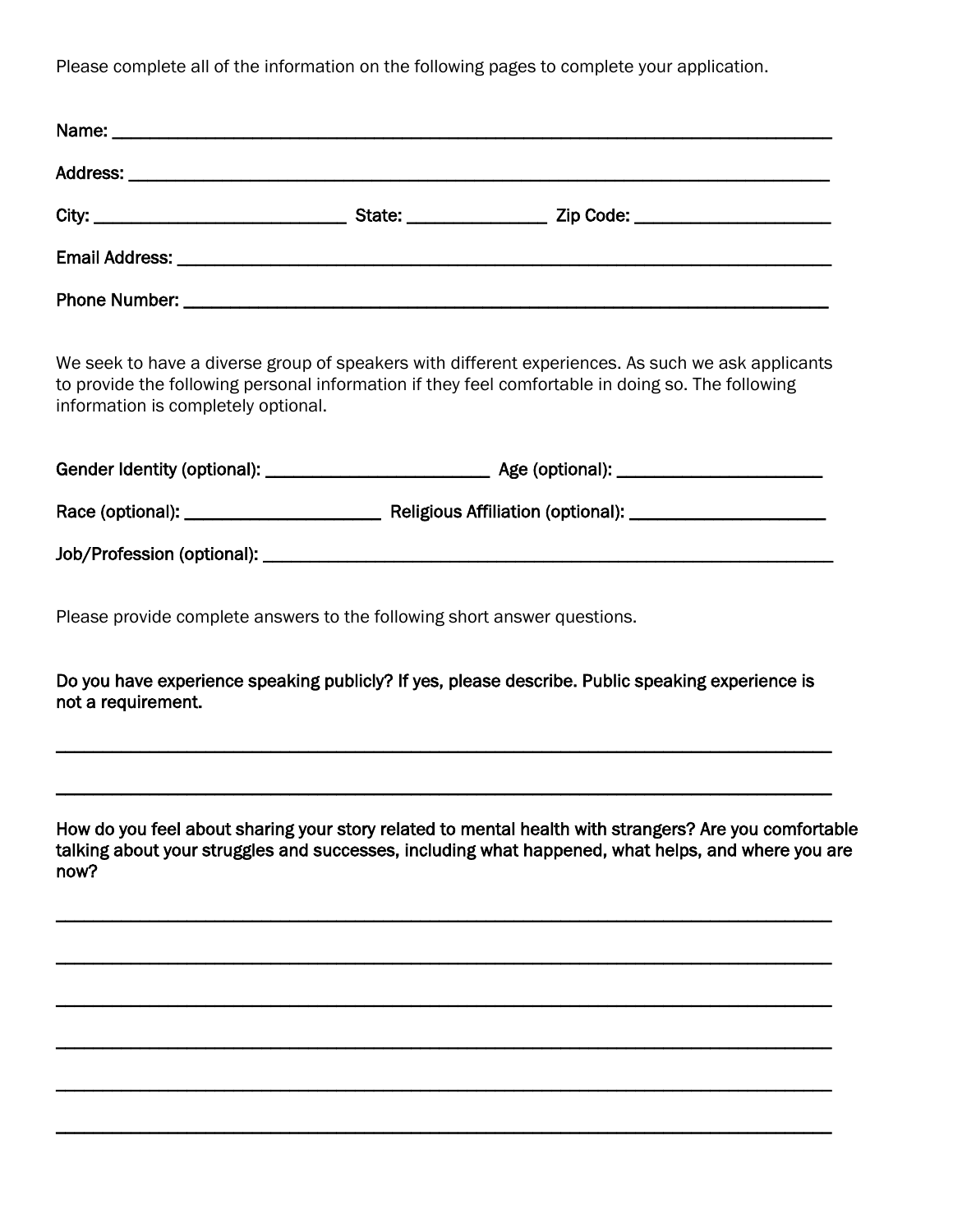Please briefly describe the personal experiences you would like to share with an audience as part of Sharing Our Stories.

| How do you support your family member in their recovery? |  |
|----------------------------------------------------------|--|
|                                                          |  |
|                                                          |  |
|                                                          |  |
|                                                          |  |
|                                                          |  |
|                                                          |  |

Why are you interested in speaking as part of Sharing Our Stories?